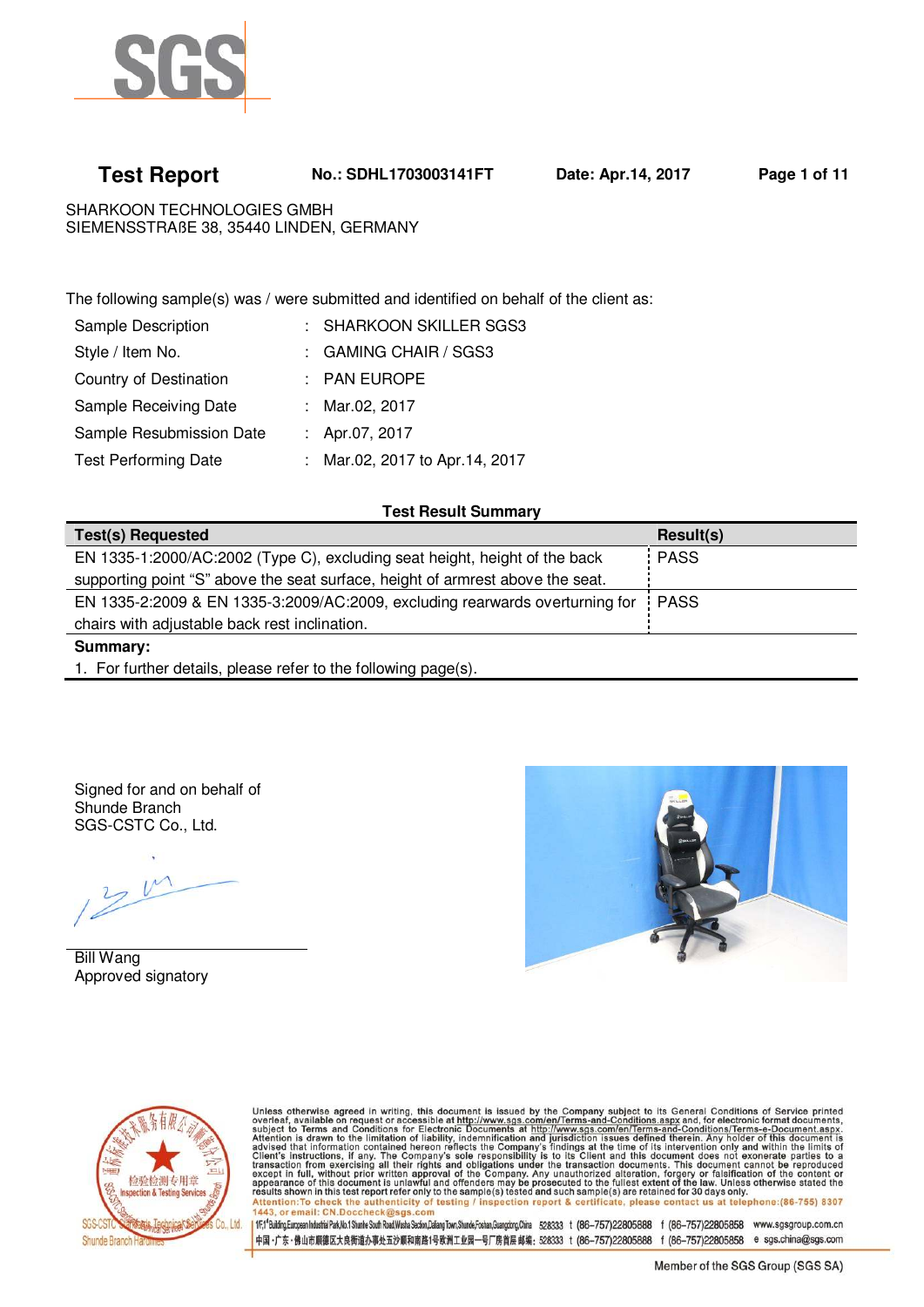

# **Test Report No.: SDHL1703003141FT Date: Apr.14, 2017 Page 2 of 11**

# **TESTS AND RESULTS**

# **Part I. Test Conducted:**

EN 1335-1:2000/AC:2002 Office furniture – office working chair – Part 1: dimensions –determination of dimensions, excluding seat height, height of the back supporting point "S" above the seat surface, height of armrest above the seat.

### **Basis of dimensions:**

The dimensions in this standard are based on the conflicting requirements of anthropometric measurements, mechanical design, subjective preference and other factors. In general, they should be suitable for people between 1510 mm and 1920 mm in body height. People with body height outside this range may need furniture of different dimensions or a footrest. Due to the variation in population heights in different countries, there will be a variation in the percentage of the office population which the dimensions will accommodate in each country.

### **General Test Condition:**

The following test program was conducted in a laboratory environment maintained at 15°C to 25°C and 50%±5 RH. The sample was individually tested after conditioning in the test environment for at least 24 hours prior to conducting the test.

The complete detailed procedures may be found in the referenced specification and are only summarized herein. Unless otherwise specified, the tests are carried out in the following order on the same sample.

### **No. of Sample:**

1 piece (Sample 1). For more sample information and pictures, please refer to the following page.

|  |  |  |  | <b>Office Working Chair Type:</b> Type C. For classification of type, please refer to Annex A. |
|--|--|--|--|------------------------------------------------------------------------------------------------|
|--|--|--|--|------------------------------------------------------------------------------------------------|

| <b>Dimension Requirements</b> |   |                  |                 |              |               |                                  |             |  |
|-------------------------------|---|------------------|-----------------|--------------|---------------|----------------------------------|-------------|--|
| <b>Test Items</b>             |   |                  |                 |              | <b>Type C</b> | <b>Test Results &amp; Rating</b> |             |  |
|                               |   | Adjustability    | $(-)$<br>Allow. | Min.         | Max.          | $(+)$<br>Allow.                  |             |  |
|                               |   |                  | <b>SEAT</b>     |              |               |                                  |             |  |
| Seat height                   | a | Adjustable       | yes             | 420          | 480           | yes                              | N/R         |  |
|                               |   | Adjustable range | no              | 80           | $\pm$         | yes                              |             |  |
|                               |   | Non-adjustable   | no              | 380          | $\pm$         | yes                              |             |  |
| Seat depth                    | b | Adjustable       | yes             | 400          | $\pm$         | yes                              | <b>PASS</b> |  |
|                               |   | Adjustable range |                 | $\pm$        | $\ddot{}$     |                                  |             |  |
| Depth of seat surface         | C |                  | no              | 380          | $\ddot{}$     | yes                              | <b>PASS</b> |  |
| Seat width                    | d |                  | no              | 400          | $^{+}$        | yes                              | <b>PASS</b> |  |
| Inclination of seat           |   | Non-adjustable   | no              | $-2^{\circ}$ | $-7°$         | no                               |             |  |
| surface                       | е | Adjustable       | yes             | $-2°$        | $-7°$         | yes                              | <b>PASS</b> |  |
|                               |   | Adjustable range |                 | $^{+}$       | $^{+}$        |                                  |             |  |
| <b>BACK REST</b>              |   |                  |                 |              |               |                                  |             |  |
| Height of the back            |   | Non-adjustable   | no              | 170          | 220           | no                               |             |  |
| supporting point "S"          |   | Adjustable       |                 | $\pm$        | $\pm$         |                                  | N/R         |  |
| above the seat surface        |   | Adjustable range |                 | $\pm$        | $\ddot{}$     |                                  |             |  |



Unless otherwise agreed in writing, this document is issued by the Company subject to its General Conditions of Service printed<br>overleaf, available on request or accessible at http://www.sgs.com/en/Terms-and-Conditions.as

1/F;l\*Building.European Industrial Park, No.1 Shunhe South Road, Wusha Section, Daliang Town, Shunde,Foshan, Guangdong, China 528333 t (86-757)22805888 f (86-757)22805858 www.sgsgroup.com.cn 中国·广东·佛山市顺德区大良街道办事处五沙顺和南路1号欧洲工业园一号厂房首层 邮编: 528333 1 (86-757)22805888 f (86-757)22805858 e sgs.china@sgs.com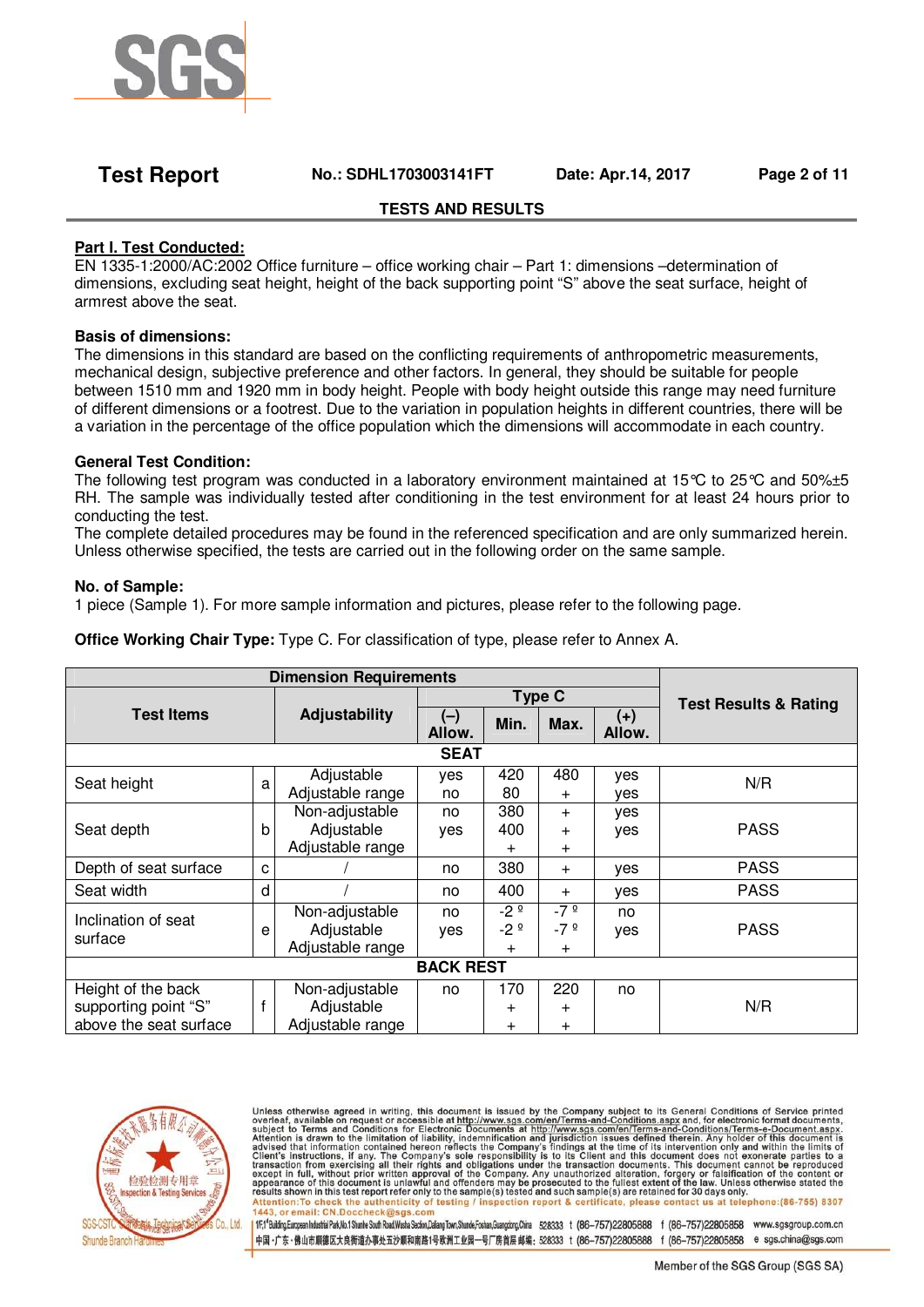

# **Test Report No.: SDHL1703003141FT Date: Apr.14, 2017 Page 3 of 11**

| <b>Dimension Requirements</b>                                                          |              |                              |                 |               |               |                 |                                  |
|----------------------------------------------------------------------------------------|--------------|------------------------------|-----------------|---------------|---------------|-----------------|----------------------------------|
|                                                                                        |              |                              |                 |               | <b>Type C</b> |                 | <b>Test Results &amp; Rating</b> |
| <b>Test Items</b>                                                                      |              | Adjustability                | $(-)$<br>Allow. | Min.          | Max.          | $(+)$<br>Allow. |                                  |
| Height of the back pad<br>-Adjustable<br>-Non-Adjustable                               | g            |                              | no              | $^{+}$<br>260 | $+$<br>$+$    | ves             | <b>PASS</b>                      |
| Height of the upper<br>edge the backrest above<br>the seat surface                     | h            |                              | no              | 360           | $\ddot{}$     | yes             | <b>PASS</b>                      |
| <b>Backrest width</b>                                                                  | i.           | $\prime$                     | no              | 360           | $+$           | yes             | <b>PASS</b>                      |
| Horizontal radius of the<br>backrest                                                   | $\mathsf k$  |                              | no              | 400           | $+$           | yes             | <b>PASS</b>                      |
| <b>Backrest inclination</b>                                                            |              | Adjustable range             |                 | $+$           | $\ddot{}$     |                 | No requirement specified         |
|                                                                                        |              |                              | <b>ARM REST</b> |               |               |                 |                                  |
| Length of armrest                                                                      | n            |                              | no              | 200           | $+$           | yes             | <b>PASS</b>                      |
| Width of the armrest                                                                   | $\circ$      |                              | no              | 40            | $+$           | yes             | <b>PASS</b>                      |
| Height of armrest above<br>the seat                                                    | p            | Non-adjustable<br>Adjustable | no<br>yes       | 200<br>200    | 250<br>250    | no<br>yes       | N/R                              |
| Distance from the front<br>of the armrests to the<br>front edge of the seat<br>surface | q            |                              | no              | 100           | $\ddot{}$     | yes             | <b>PASS</b>                      |
| <b>Clear Width Between</b><br>The Armrest                                              | $\mathsf{r}$ |                              | no              | 460           | $+$           | yes             | <b>PASS</b>                      |
| <b>UNDERFRAME</b>                                                                      |              |                              |                 |               |               |                 |                                  |
| Maximum offset of the<br>underframe<br>(Anti-stumbling-<br>dimension)                  | S            |                              | yes             | $\ddot{}$     | $x+50$        | no              | <b>PASS</b>                      |
| Stability dimension                                                                    | $\mathsf{t}$ |                              | no              | 195           | $\ddot{}$     | yes             | <b>PASS</b>                      |

# **Annex A: Classification of office work chair type**

Type A, B and C are all required to have adjustable seat height and backrest inclination. They may also have any other adjustment features listed in Table A.1.

- **Type A.** In addition to the above, a type A chair is required adjustable seat depth, seat surface inclination, (at least 6º, and a height of backrest supporting point ("S") above the seat surface. The minimum seat height is required to be 400 mm with a minimum adjustment range of 120 mm.
- **Type B.** A type B chair has specified dimensions which are the same as those specified for a type A chair except that it is required to have a minimum seat height of 420 mm with a minimum adjustment range of 100 mm.
- **Type C.** A type C chair has specified dimensions which are similar to type A and B chairs except that limits to adjustment range and maximum dimensions are not frequently specified. The minimum seat height is 420 mm with a minimum adjustment range of 80 mm. This is to accommodate chairs with bulky upholstery.

### **Remark:**

N/A – Not applicable; N/R – Not Requested; N/P – Not provided.



Unless otherwise agreed in writing, this document is issued by the Company subject to its General Conditions of Service printed overleaf, available on request or accessible at http://www.sgs.com/en/Terms-and-Conditions.as 1/F;l\*Building.European Industrial Park, No.1 Shunhe South Road, Wusha Section, Daliang Town, Shunde,Foshan, Guangdong, China 528333 t (86-757)22805888 f (86-757)22805858 www.sgsgroup.com.cn 中国·广东·佛山市顺德区大良街道办事处五沙顺和南路1号欧洲工业园一号厂房首层 邮编: 528333 1 (86-757)22805888 f (86-757)22805858 e sgs.china@sgs.com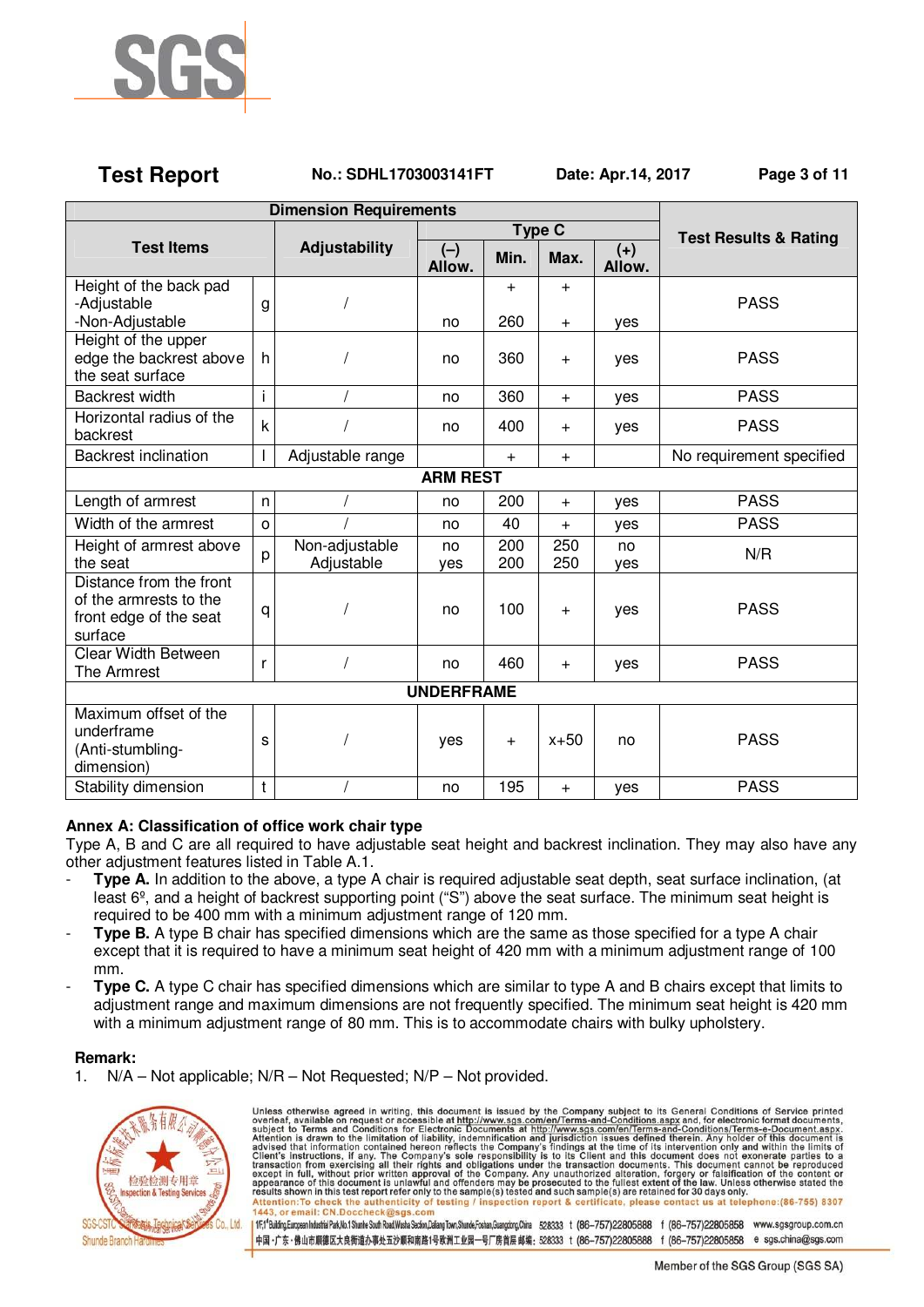

# **Test Report No.: SDHL1703003141FT Date: Apr.14, 2017 Page 4 of 11**

### **Part II. Test Conducted:**

EN 1335-2:2009 Office furniture-office work chair - part 2: Safety requirements

EN 1335-3:2009/AC:2009 Office furniture-office work chair - part 3: Test methods, excluding rearwards overturning for chairs with adjustable back rest inclination.

### **Test Condition:**

The following test program was conducted in a laboratory environment maintained at 15°C to 25°C and 50%±5 RH. The sample was individually tested after conditioning in the test environment for at least 24 hours prior to conducting the test.

The complete detailed procedures may be found in the referenced specification and are only summarized herein. Unless otherwise specified, the tests are carried out in the following order on the same sample.

#### **No. of Sample:**

1 piece (Sample 1). For more sample information and pictures, please refer to the following page.

| <b>Test</b>                           | <b>Test Description and Requirements</b>                                                                                                                                                                                                                                                                                                                                                                                                                                                                                                                                                                                                                                                                                                                                                                                                                                         | <b>Test Results</b> |
|---------------------------------------|----------------------------------------------------------------------------------------------------------------------------------------------------------------------------------------------------------------------------------------------------------------------------------------------------------------------------------------------------------------------------------------------------------------------------------------------------------------------------------------------------------------------------------------------------------------------------------------------------------------------------------------------------------------------------------------------------------------------------------------------------------------------------------------------------------------------------------------------------------------------------------|---------------------|
|                                       | EN 1335-2:2009, Clause 4 Safety requirements                                                                                                                                                                                                                                                                                                                                                                                                                                                                                                                                                                                                                                                                                                                                                                                                                                     |                     |
|                                       | EN 1335-2:2009, Clause 4.1 General design requirements                                                                                                                                                                                                                                                                                                                                                                                                                                                                                                                                                                                                                                                                                                                                                                                                                           |                     |
| EN 1335-2:2009<br>Clause 4.1.1        | Corners and edges, trapping, pinching and shearing<br>All parts of the chair with which the user comes into contact during<br>intended use, shall be so designed that physical injury and damage to<br>property are avoided.<br>These requirements are met when:<br>a) the safety distance of accessible movable parts is either $\leq 8$ mm or<br>$\geq$ 25 mm in any position during movement;<br>b) accessible corners are rounded with minimum 2 mm radius;<br>c) the edges of the seat, back rest and arm rests which are in contact<br>with the user when sitting in the chair are rounded with minimum 2 mm<br>radius:<br>d) the edges of handles are rounded with minimum 2 mm radius in the<br>direction of the force applied;<br>e) all other edges are free from burrs and rounded or chamfered;<br>f) the ends of accessible hollow components are closed or capped. | <b>PASS</b>         |
| EN 1335-2:2009<br><b>Clause 4.1.2</b> | <b>Adjusting devices</b><br>Movable and adjustable parts shall be designed so that injuries and<br>inadvertent operation are avoided.<br>It shall be possible to operate the adjusting devise from sitting position<br>in the chair.                                                                                                                                                                                                                                                                                                                                                                                                                                                                                                                                                                                                                                             | <b>PASS</b>         |
| EN 1335-2:2009<br>Clause $4.1.3$      | <b>Connections</b><br>It shall not be possible for any load bearing part of the chair to come<br>loose unintentionally.                                                                                                                                                                                                                                                                                                                                                                                                                                                                                                                                                                                                                                                                                                                                                          | <b>PASS</b>         |
| EN 1335-2:2009<br>Clause 4.1.4        | <b>Avoidance of soiling</b><br>All parts which are lubricated to assist sliding (greasing, lubricating,<br>etc.) shall be designed to protect users from lubricant stains when in<br>normal use.                                                                                                                                                                                                                                                                                                                                                                                                                                                                                                                                                                                                                                                                                 | <b>PASS</b>         |



Unless otherwise agreed in writing, this document is issued by the Company subject to its General Conditions of Service printed overleaf, available on request or accessible at http://www.sgs.com/en/Terms-and-Conditions.as

1F;1<sup>6</sup>Building.European Industrial Park,Mo.1 Shunhe South Road,Wusha Sedion,Dallang Town,Shunde,Foshan,Guangobng,China 528333 1 (86-757)22805888 f (86-757)22805858 www.sgsgroup.com.cn 中国·广东·佛山市顺德区大良街道办事处五沙顺和南路1号欧洲工业园一号厂房首层 邮编: 528333 t (86-757)22805888 f (86-757)22805858 e sgs.china@sgs.com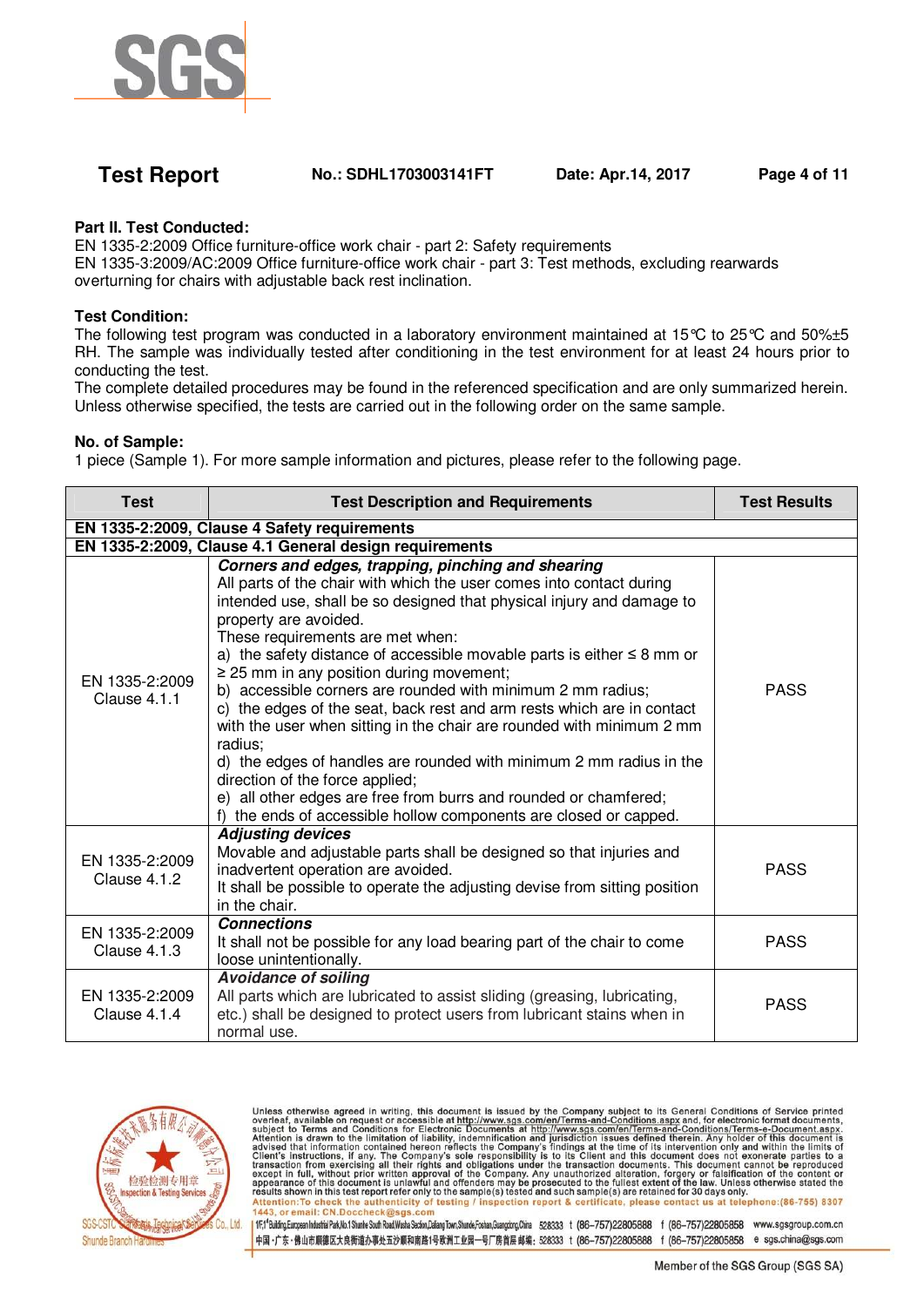

| <b>Test Report</b> | No.: SDHL1703003141FT |
|--------------------|-----------------------|
|--------------------|-----------------------|

**Date: Apr.14, 2017 Page 5 of 11** 

| <b>Test</b>                  | <b>Test Description and Requirements</b>                                                                                                                                                                                                                                                                                                                                                                                                                                                                                                                                                                                                                                                                                                                                                                                                                                                                                                                                                                                                                                                   | <b>Test Results</b>                                                                                                       |
|------------------------------|--------------------------------------------------------------------------------------------------------------------------------------------------------------------------------------------------------------------------------------------------------------------------------------------------------------------------------------------------------------------------------------------------------------------------------------------------------------------------------------------------------------------------------------------------------------------------------------------------------------------------------------------------------------------------------------------------------------------------------------------------------------------------------------------------------------------------------------------------------------------------------------------------------------------------------------------------------------------------------------------------------------------------------------------------------------------------------------------|---------------------------------------------------------------------------------------------------------------------------|
|                              | <b>Stability during use</b><br>The chair shall not overbalance under the following conditions:<br>a) by pressing down on the front edge of the seat surface in the most<br>adverse position;<br>b) by leaning out over the arm rests;                                                                                                                                                                                                                                                                                                                                                                                                                                                                                                                                                                                                                                                                                                                                                                                                                                                      | <b>PASS</b>                                                                                                               |
| EN 1335-2:2009<br>Clause 4.3 | c) by leaning against the back rest;<br>d) by sitting on the front edge.<br>Requirement a) is fulfilled if the chair does not overbalance when<br>tested according to 7.1.1 of EN 1335-3:2009 with the forces and<br>numbers of cycles according to Table A.1 of this standard.<br>Requirements b) and d) are fulfilled if the chair does not overbalance<br>when tested according to 7.1.2, 7.1.3, 7.1.4 and 7.1.5 of EN 1335-<br>3:2009 with the forces and numbers of cycles according to Table A.1 of<br>this standard.<br>Requirement c) is fulfilled if the chair does not overbalance when<br>tested according to 7.1.6 or 7.1.7 of EN 1335-3:2009 with the forces<br>and numbers of cycles according to Table A.1 of this standard.                                                                                                                                                                                                                                                                                                                                                | (For more test<br>details, please<br>refer to the<br>following pages,<br>excluding clause<br>7.1.7 of EN 1335-<br>3:2009. |
| EN 1335-2:2009<br>Clause 4.4 | Rolling resistance of the unloaded chair<br>The unloaded chair shall not roll unintentionally.<br>This requirement is met when:<br>a) the castors are of identical construction;<br>b) the rolling resistance is $\geq$ 12 N when tested according to EN 1335-<br>3:2009, 7.4.                                                                                                                                                                                                                                                                                                                                                                                                                                                                                                                                                                                                                                                                                                                                                                                                             | <b>PASS</b><br>(For more test<br>details, please<br>refer to the<br>following pages)                                      |
| EN 1335-2:2009<br>Clause 4.5 | <b>Strength and durability</b><br>The chair shall be constructed to ensure that it does not create a risk of<br>injury to the user of the chair under the following conditions:<br>a) sitting on the seat, both centrally and off-centre;<br>b) moving forward, backwards, and sideways while sitting in the chair;<br>c) leaning over the arm rests;<br>d) pressing down on the arm rests while getting up from the chair.<br>These requirements are fulfilled when after the tests specified in 7.2.1,<br>7.2.2, 7.2.6, 7.3.1 and 7.3.2 of EN 1335-3:2009 with the forces and<br>numbers of cycles according to Table A.2 of this standard:<br>e) there are no fractures of any member, joint or component, and<br>f) there is no loosening of joints intended to be rigid, and<br>g) no major structural element is significantly deformed and the chair<br>fulfils its functions after removal of the test loads.<br>h) after the test in 7.2.3 of EN 1335-3:2009 with the forces and<br>numbers of cycles according to Table A.2 of this standard, the arm<br>rests show no fracture. | <b>PASS</b><br>(For more test<br>details, please<br>refer to the<br>following pages)                                      |



Unless otherwise agreed in writing, this document is issued by the Company subject to its General Conditions of Service printed overleaf, available on request or accessible at http://www.sgs.com/en/Terms-and-Conditions.as

1 ff;f<sup>4</sup>Buiding.European Industrial Park,No.1 Shunte South Road,Wusha Section,Daliang Town,Shunde,Foshan,Guangdong,China 528333 t (86-757)22805888 f (86-757)22805858 www.sgsgroup.com.cn 中国·广东·佛山市顺德区大良街道办事处五沙顺和南路1号欧洲工业园一号厂房首层 邮编: 528333 t (86-757)22805888 f (86-757)22805858 e sgs.china@sgs.com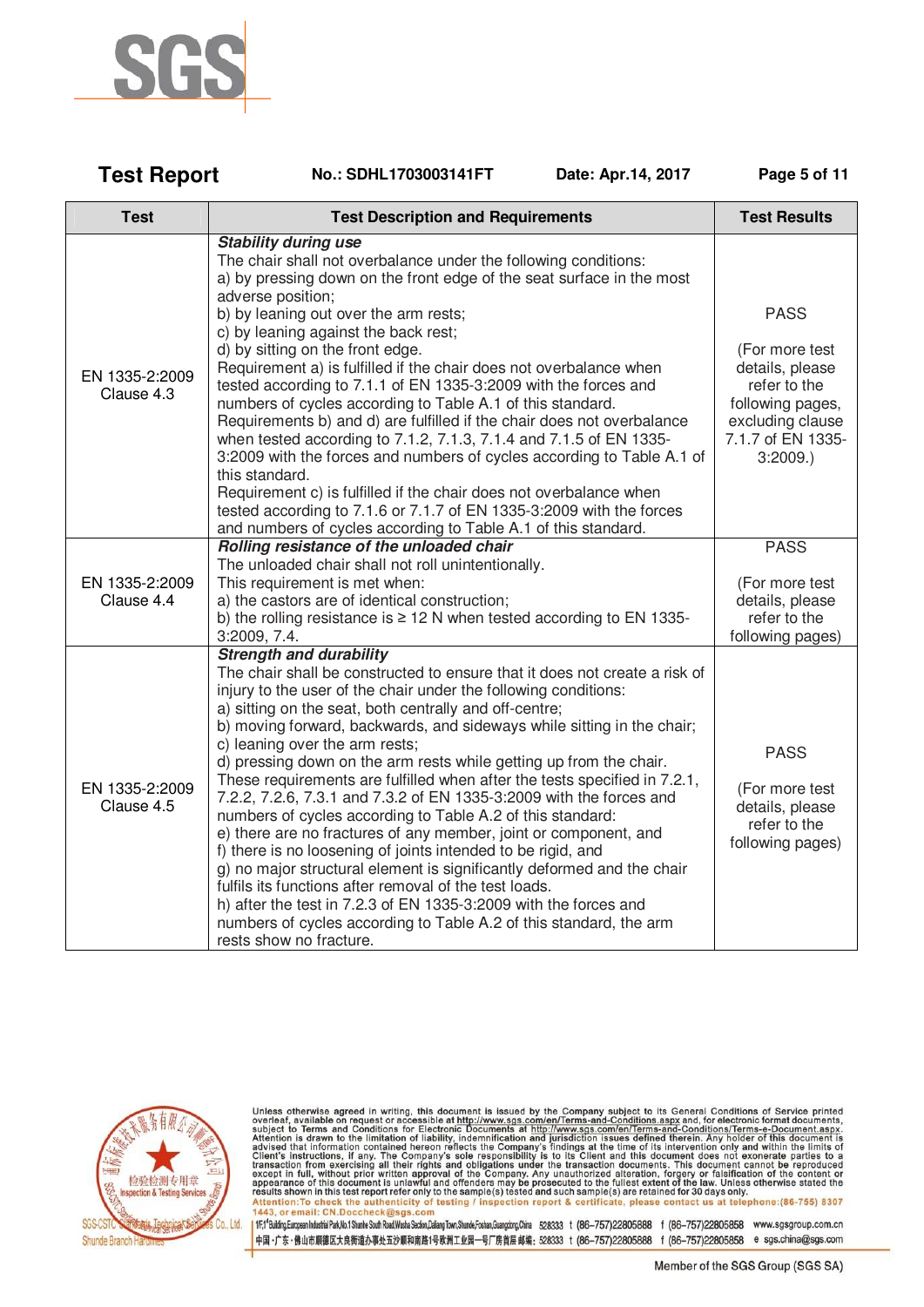

| <b>Test Report</b><br>No.: SDHL1703003141FT | Date: Apr.14, 2017 | Page 6 of 11 |
|---------------------------------------------|--------------------|--------------|
|---------------------------------------------|--------------------|--------------|

| <b>Test</b>                    | <b>Test Description and Requirements</b>                                                                                                                                                                                                                                                                                                                                                                                                                                                                                                                                                                                                                                                                                                                                                                                                                                                                                                                         | <b>Test Results</b> |
|--------------------------------|------------------------------------------------------------------------------------------------------------------------------------------------------------------------------------------------------------------------------------------------------------------------------------------------------------------------------------------------------------------------------------------------------------------------------------------------------------------------------------------------------------------------------------------------------------------------------------------------------------------------------------------------------------------------------------------------------------------------------------------------------------------------------------------------------------------------------------------------------------------------------------------------------------------------------------------------------------------|---------------------|
| EN 1335-2:2009<br>Clause 5     | Information for use<br>Each chair shall be accompanied by information for use in the<br>language of the country in which it will be delivered to the end user. It<br>shall contain at least the following details:<br>a) information regarding the intended use;<br>b) information regarding possible adjustments and chair type (see EN<br>1335-1:2000);<br>c) instruction for operating the adjusting mechanisms;<br>d) instruction for the care and maintenance of the chair;<br>e) information regarding all adjustments;<br>f) information for chairs with seat height adjustments with energy<br>accumulators that only trained personnel may replace or repair seat<br>height adjustment components with energy accumulators;<br>g) information on the choice of castors in relation to the floor surface.                                                                                                                                                | <b>PASS</b>         |
|                                | Test Details for Stability, Rolling resistance of the unloaded chair, Strength and durability                                                                                                                                                                                                                                                                                                                                                                                                                                                                                                                                                                                                                                                                                                                                                                                                                                                                    |                     |
| EN 1335-3:2009<br>Clause 7.2.1 | Seat front edge static load test<br>Position the smaller seat loading pad at loading point "F" or "J". Apply<br>a vertical downward force 1600N through the centre of the loading pad.<br>Number of cycles: 10 cycles                                                                                                                                                                                                                                                                                                                                                                                                                                                                                                                                                                                                                                                                                                                                            | <b>PASS</b>         |
| EN 1335-3:2009<br>Clause 7.2.2 | <b>Combined seat and back static load test</b><br>Prevent the chair from moving rearwards by placing stops behind two<br>adjacent supporting points at the rear of the chair. Chairs with a locking<br>device(s) for seat and/or back rest angle movements shall be tested<br>first with the device(s) locked for half of the cycles and then with the<br>device(s) unlocked for the other half of the cycles. For the first half of<br>the cycles the back rest shall be in the upright position. Apply a vertical<br>force 1600N through the seat loading pad at point "A". Keep the seat<br>loaded and apply a force 560N through the centre of the back loading<br>pad at point "B". When fully loaded the force shall act at $90^{\circ} \pm 10^{\circ}$ to<br>the back rest plane. If the chair tends to overturn reduce the back rest<br>force and report the actual force. Remove the back force and then the<br>seat force. Number of cycles: 10 cycles | <b>PASS</b>         |
| EN 1335-3:2009<br>Clause 7.3.1 | Seat and back durability<br>The upper part of the chair shall be positioned so that the centre of the<br>back rest is midway between two adjacent supporting points of the<br>base with stops against these supporting points. The seat load shall be<br>applied vertically using the seat loading pad. The back rest force shall<br>be applied at an angle of 90° ± 10° to the back rest when fully loaded<br>using the back loading pad.<br>Force<br>Number of cycles<br>Step<br>1500<br>120000<br>Α<br>c<br>80000<br>1200<br>в<br>320<br>1200<br>20000<br>J<br>Ε<br>320<br>F<br>20000<br>1200<br>320<br>н<br>1100<br>20000<br>D<br>1100<br>G                                                                                                                                                                                                                                                                                                                  | <b>PASS</b>         |



Unless otherwise agreed in writing, this document is issued by the Company subject to its General Conditions of Service printed overleaf, available on request or accessible at http://www.sgs.com/en/Terms-and-Conditions.as

1 1F;1<sup>6</sup>Bulding,European Industrial Park,No.1 Shunte South Road,Wusha Sedion,Dalang Town,Shunde,Foshan,Guangdong,China 528333 t (86-757)22805888 f (86-757)22805858 www.sgsgroup.com.cn 中国·广东·佛山市顺德区大良街道办事处五沙顺和南路1号欧洲工业园一号厂房首层 邮编: 528333 t (86-757)22805888 f (86-757)22805858 e sgs.china@sgs.com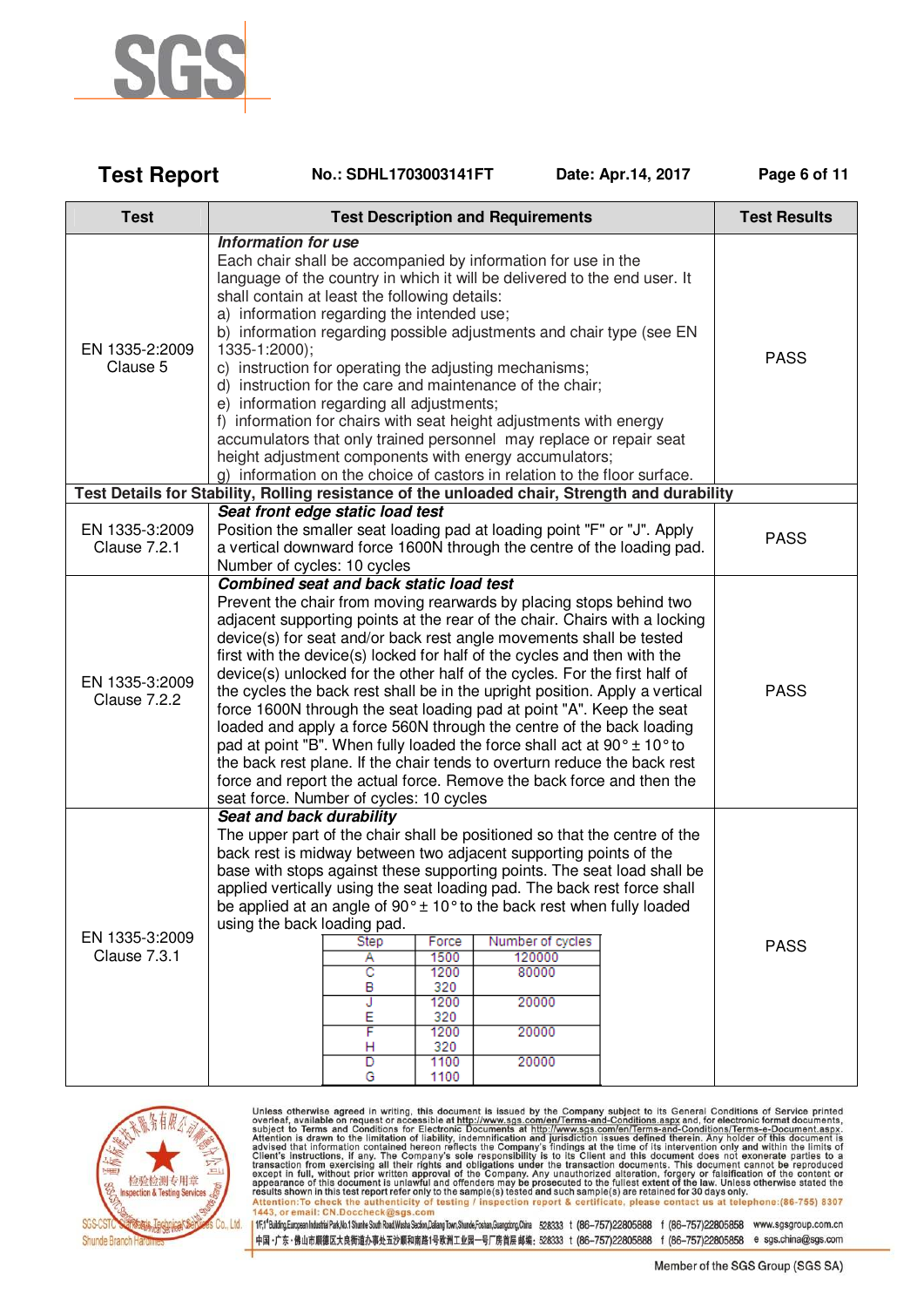

**Test Report** 

| Test                                  | <b>Test Description and Requirements</b>                                                                                                                                                                                                                                                                                                                                                                                                                                                                                                                                                                   | Test Results |
|---------------------------------------|------------------------------------------------------------------------------------------------------------------------------------------------------------------------------------------------------------------------------------------------------------------------------------------------------------------------------------------------------------------------------------------------------------------------------------------------------------------------------------------------------------------------------------------------------------------------------------------------------------|--------------|
| EN 1335-3:2009<br><b>Clause 7.2.6</b> | Foot rest static load test<br>Apply a vertical force 1300N acting 80 mm from front edge of the load<br>bearing structure of the foot rest at those points most likely to cause<br>failure. For round cross section ring shaped footrests, the force shall be<br>applied through the centre of the ring cross section. If the chair tends to<br>overturn load the seat to prevent overturning and report this. Number<br>of cycles: 10 cycles                                                                                                                                                               | N/A          |
| EN 1335-3:2009<br>Clause 7.3.2        | <b>Arm rest durability</b><br>Apply simultaneously and cyclically the force 400N on each arm rest at<br>points 100 mm behind the foremost point of the arm rest length. Apply<br>a force of $(10 \pm 5)$ N through a loading device in principle functioning<br>as shown in Figure 4. With this force applied adjust the apparatus so<br>that each "arm" of the test apparatus has an angle of $10^{\circ} \pm 1^{\circ}$ to the<br>vertical. The length of the "arm" of the test apparatus shall be 600 mm<br>± 10 mm. The arm rests shall be allowed to deform freely. Number of<br>cycles: 60000 cycles | <b>PASS</b>  |
| EN 1335-3:2009<br><b>Clause 7.2.3</b> | Arm rest downward static load test - central<br>The arm rests shall be loaded vertically by means of the local loading<br>pads. The loading points shall be at the mid point of the arm rest length<br>and centred side to side. Apply the force750N to both arm rests<br>simultaneously for 5 cycles.                                                                                                                                                                                                                                                                                                     | <b>PASS</b>  |
| EN 1335-3:2009<br>Clause 7.1.1        | Front edge overturning<br>Do not position the chair with the stops against the supporting points.<br>Fix the strap to the chair, i.e. the force is applied at the point on the<br>front edge that is furthest from the axis of rotation, and allows the mass<br>27kg to hang freely.                                                                                                                                                                                                                                                                                                                       | <b>PASS</b>  |
| EN 1335-3:2009<br><b>Clause 7.1.2</b> | <b>Forwards overturning</b><br>Position the chair with two adjacent supporting points on the front<br>against the stops.<br>Apply by means of the stability loading device a vertical force 600N<br>acting60 mm from the front edge of the load bearing structure of the<br>seat at those points most likely to result in overturning. Apply for at<br>least 5 s a horizontal outwards force 20N from the point on the seat<br>surface where the vertical force is applied.                                                                                                                                | <b>PASS</b>  |
| EN 1335-3:2009<br><b>Clause 7.1.3</b> | Forwards overturning for chairs with footrest<br>For chairs with footrests repeat the principle of 7.1.2 on the footrest.<br>For round cross section ring shaped footrests, the vertical force1100N<br>shall be applied through the centre of the ring cross section.                                                                                                                                                                                                                                                                                                                                      | N/A          |
| EN 1335-3:2009<br>Clause 7.1.4        | Sideways overturning for chairs without arm rests<br>Position the chair with two adjacent supporting points on one side<br>against the stops.<br>Apply by means of the stability loading device a vertical force 600N<br>acting 60 mm from the side edge of the load bearing structure of the<br>seat at those points most likely to result in overturning. Apply for at<br>least 5 s a horizontal sideways force 20N outwards from the point on                                                                                                                                                           | N/A          |

the seat surface where the vertical force is applied.

No.: SDHL1703003141FT

Date: Apr.14, 2017

Page 7 of 11



Unless otherwise agreed in writing, this document is issued by the Company subject to its General Conditions of Service printed overleaf, available on request or accessible at http://www.sgs.com/en/Terms-and-Conditions.as

1 ff;f<sup>4</sup>Buiding.European Industrial Park,No.1 Shunte South Road,Wusha Section,Daliang Town,Shunde,Foshan,Guangdong,China 528333 t (86-757)22805888 f (86-757)22805858 www.sgsgroup.com.cn 中国·广东·佛山市顺德区大良街道办事处五沙顺和南路1号欧洲工业园一号厂房首层 邮编: 528333 t (86-757)22805888 f (86-757)22805858 e sgs.china@sgs.com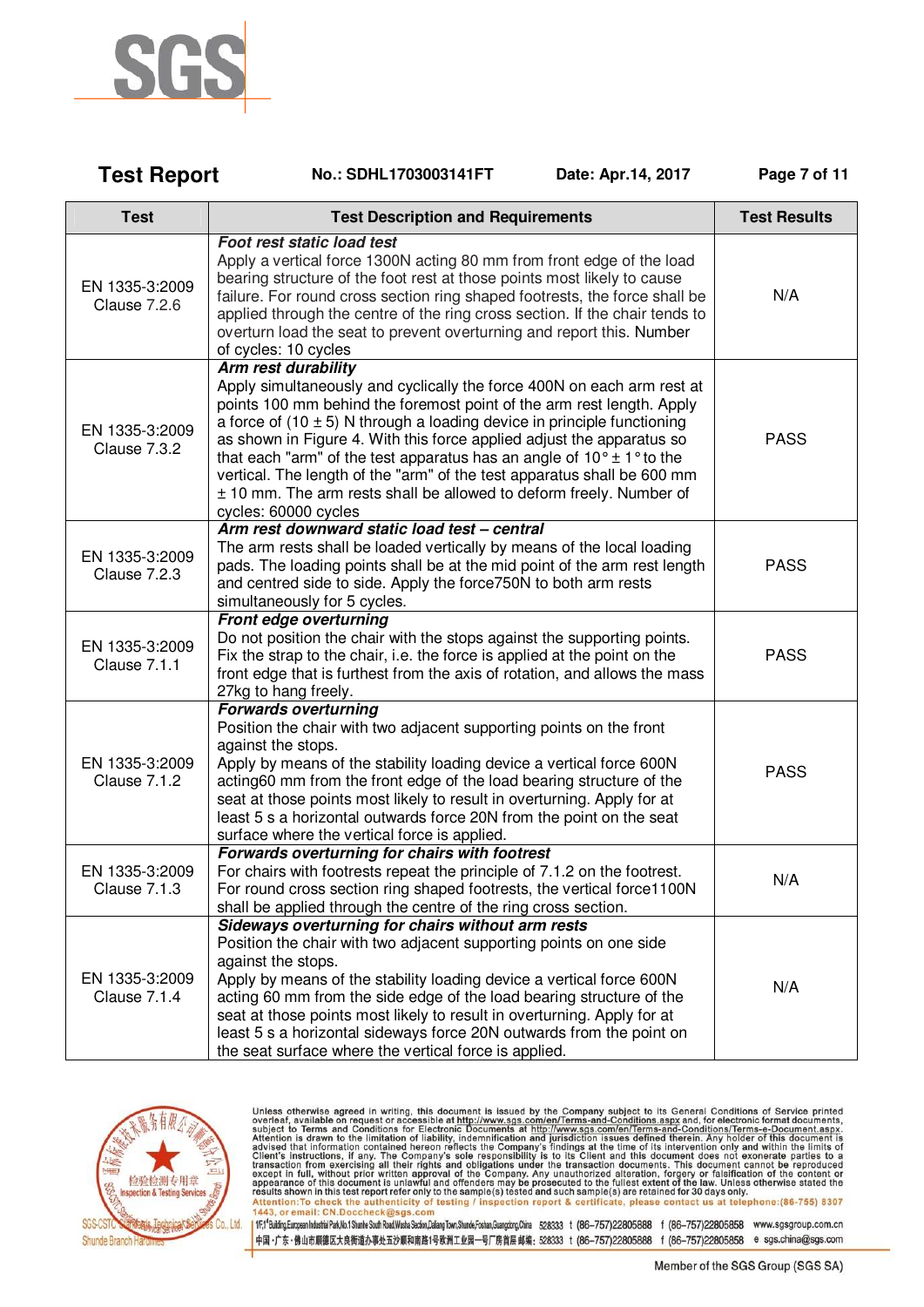

| <b>Test Report</b>                    | Date: Apr.14, 2017<br>No.: SDHL1703003141FT                                                                                                                                                                                                                                                                                                                                                                                                                                                                                                                                                                                                                                                                                                                        | Page 8 of 11                  |
|---------------------------------------|--------------------------------------------------------------------------------------------------------------------------------------------------------------------------------------------------------------------------------------------------------------------------------------------------------------------------------------------------------------------------------------------------------------------------------------------------------------------------------------------------------------------------------------------------------------------------------------------------------------------------------------------------------------------------------------------------------------------------------------------------------------------|-------------------------------|
| <b>Test</b>                           | <b>Test Description and Requirements</b>                                                                                                                                                                                                                                                                                                                                                                                                                                                                                                                                                                                                                                                                                                                           | <b>Test Results</b>           |
| EN 1335-3:2009<br><b>Clause 7.1.5</b> | Sideways overturning for chairs with arm rests<br>Apply by means of the stability loading device a vertical force 250N<br>acting at a point 100 mm from the fore and aft centre line of the seat at<br>the side where the supporting points are restrained and between 175<br>mm and 250 mm forward of the rear edge of the seat. Apply a vertical<br>downward force 350N acting at points on the arm rest which is on the<br>same side as the restrained supporting points up to a maximum 40 mm<br>inwards from the outer edge of the upper surface of the arm rest, but<br>not beyond the centre of the arm rest, and at the most adverse position<br>along its length. Apply a horizontal sideways force 20N outwards from<br>the same point for at least 5 s. | <b>PASS</b>                   |
| EN 1335-3:2009<br>Clause 7.1.6        | Rearwards overturning for chairs without back rest inclination<br>Position the chair with two adjacent supporting points on the back<br>against the stops. When an independent lumbar adjustment is fitted it<br>shall be set in the most adverse configuration. A vertical force 600N<br>shall be applied at point "A" and a horizontal force 192N shall be<br>applied at point "B". If the back rest pad is pivoting around a horizontal<br>axis above the height of the seat and is free to move, the horizontal<br>force shall be applied on the axis. If height adjustable, the axis shall be<br>set as close as possible to300 mm above point "A".                                                                                                           | <b>PASS</b>                   |
| EN 1335-3:2009<br>Clause 7.1.7        | Rearwards overturning for chairs with adjustable back rest<br>inclination<br>Do not position the chair with the supporting points against the stops.<br>When an independent lumbar adjustment is fitted it shall be set in the<br>most adverse configuration. Load the chair with 13 discs so that the<br>discs are firmly settled against the back rest. If the height of the stack<br>of discs exceeds the height of the back rest, prevent the upper discs<br>from sliding off by the use of a light support.                                                                                                                                                                                                                                                   | N/R                           |
| EN 1335-3:2009<br><b>Clause 7.2.3</b> | Arm rest downward static load test - central<br>The arm rests shall be loaded vertically by means of the local loading<br>pads. The loading points shall be at the mid point of the arm rest length<br>and centred side to side. Apply the force 900N to both arm rests<br>simultaneously for 5 cycles.                                                                                                                                                                                                                                                                                                                                                                                                                                                            | <b>PASS</b>                   |
| EN 1335-3:2009<br>Clause 7.4          | Rolling resistance of the unloaded chair<br>The chair shall be placed on the test surface and shall be pushed or<br>pulled over a distance of at least 550 mm. A speed of $(50 \pm 5)$ mm/s<br>shall be maintained over the measuring distance. The force shall be<br>applied at a height of (200 $\pm$ 50) mm above the test surface.<br>Record the force used to push or to pull the chair over the distance<br>from 250 mm to 500 mm as the rolling resistance. The Rolling<br>resistance shall be ≥12N.                                                                                                                                                                                                                                                        | <b>PASS</b><br>(See remark 1) |
|                                       | Additional Function Tests: No loss of serviceability after tested.                                                                                                                                                                                                                                                                                                                                                                                                                                                                                                                                                                                                                                                                                                 |                               |
| EN 1335-3:2009<br>Clause 7.2.4        | Arm rest downward static load test - front<br>The arm rests shall be loaded vertically by means of the local loading<br>pads. The loading points shall be 75 mm from the front edge and<br>centred side to side. Apply the force 450N to both arm rests<br>simultaneously. Number of cycles: 5 cycles.                                                                                                                                                                                                                                                                                                                                                                                                                                                             | <b>PASS</b>                   |



Unless otherwise agreed in writing, this document is issued by the Company subject to its General Conditions of Service printed overleaf, available on request or accessible at http://www.sgs.com/en/Terms-and-Conditions.as

1 1F;1<sup>6</sup>Bulding,European Industrial Park,No.1 Shunte South Road,Wusha Sedion,Dalang Town,Shunde,Foshan,Guangdong,China 528333 t (86-757)22805888 f (86-757)22805858 www.sgsgroup.com.cn 中国·广东·佛山市顺德区大良街道办事处五沙顺和南路1号欧洲工业园一号厂房首层 邮编: 528333 t (86-757)22805888 f (86-757)22805858 e sgs.china@sgs.com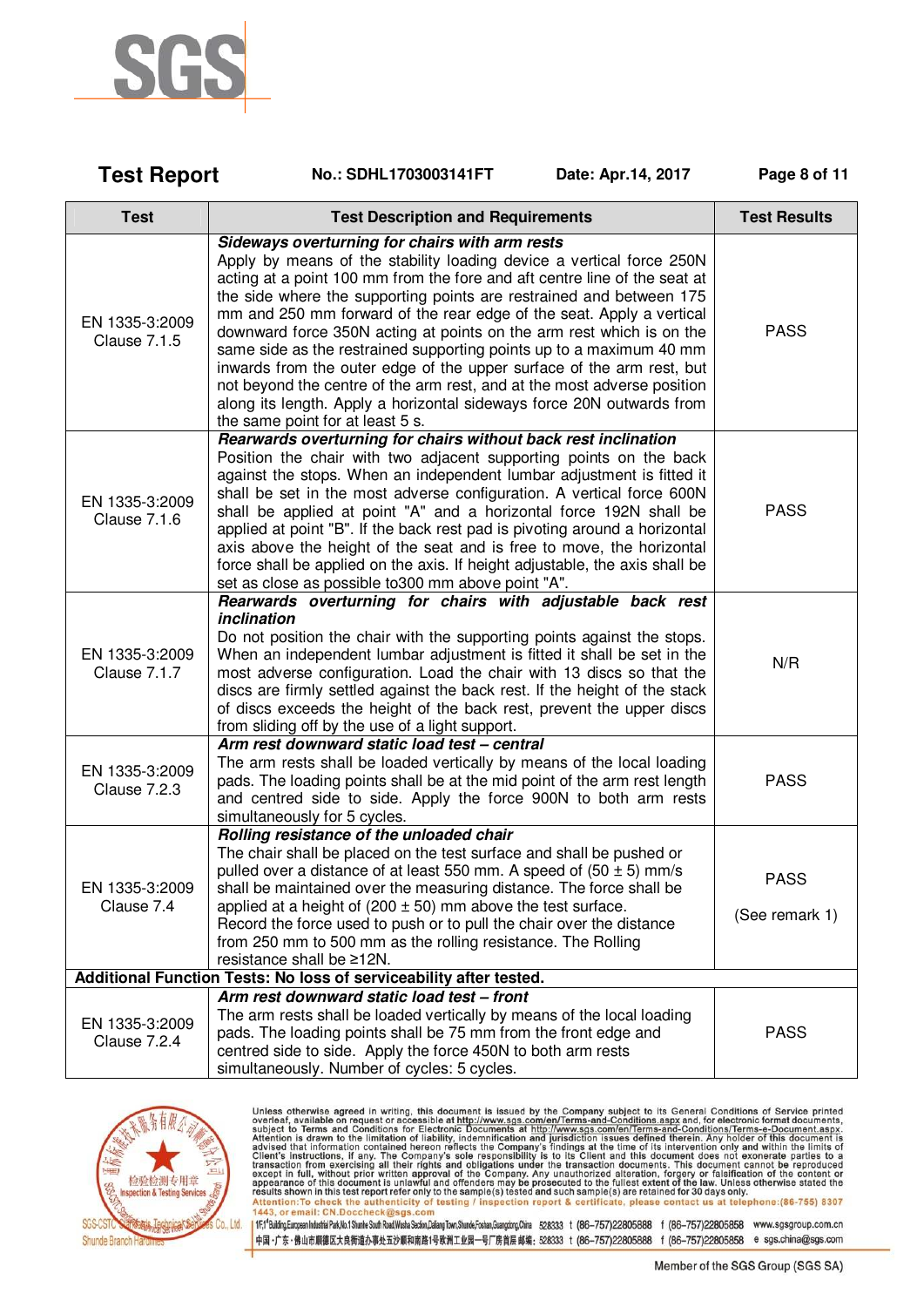

| <b>Test Report</b>                    | No.: SDHL1703003141FT<br>Date: Apr.14, 2017                                                                                                                                                                                                                                                                                                                                                                                                                                                                                                                                                                                                                                                                                                                                                                                                                                                                                                                                                                                                                                                                                                                                                                                                                                                                                         | Page 9 of 11        |
|---------------------------------------|-------------------------------------------------------------------------------------------------------------------------------------------------------------------------------------------------------------------------------------------------------------------------------------------------------------------------------------------------------------------------------------------------------------------------------------------------------------------------------------------------------------------------------------------------------------------------------------------------------------------------------------------------------------------------------------------------------------------------------------------------------------------------------------------------------------------------------------------------------------------------------------------------------------------------------------------------------------------------------------------------------------------------------------------------------------------------------------------------------------------------------------------------------------------------------------------------------------------------------------------------------------------------------------------------------------------------------------|---------------------|
| <b>Test</b>                           | <b>Test Description and Requirements</b>                                                                                                                                                                                                                                                                                                                                                                                                                                                                                                                                                                                                                                                                                                                                                                                                                                                                                                                                                                                                                                                                                                                                                                                                                                                                                            | <b>Test Results</b> |
| EN 1335-3:2009<br><b>Clause 7.2.5</b> | Arm rest sideways static load test<br>Apply an outward horizontal force 400N to both arm rests<br>simultaneously. Apply the forces to the edge of the arm rest at the<br>point along the arm rest most likely to cause failure but not less than 75<br>mm from the front or rear edge. Number of cycles: 10 cycles.                                                                                                                                                                                                                                                                                                                                                                                                                                                                                                                                                                                                                                                                                                                                                                                                                                                                                                                                                                                                                 | <b>PASS</b>         |
| EN 1335-3:2009<br>Clause 7.3.3        | <b>Swivel test</b><br>The base of the chair shall be secured on a rotating table with a test<br>surface so that the rotating axis of the chair coincides with the rotating<br>axis of the table. The upper part of the chair shall be loosely fixed in<br>such a way as not to hinder the rotation of the base. Load the seat in<br>loading point A with a mass 60kg and in loading point C with a mass<br>35kg or any equivalent loading which will result in the same<br>downwards force and bending moment on the chair. The angle of<br>rotation shall be 360 $^{\circ}$ at a rate of (10 $\pm$ 5) cycles/minute. Change<br>direction after each rotation.<br>Number of cycles: 120000 cycles                                                                                                                                                                                                                                                                                                                                                                                                                                                                                                                                                                                                                                   | <b>PASS</b>         |
| EN 1335-3:2009<br>Clause 7.3.4        | <b>Foot rest durability</b><br>Using the local loading pad apply a vertical downward force 900N to<br>the foot rest at the point most likely to cause failure but not less than 80<br>mm from the front edge. For round cross section ring shaped foot<br>rests, the force shall be applied through the centre of the ring cross<br>section. Number of cycles: 50000 cycles                                                                                                                                                                                                                                                                                                                                                                                                                                                                                                                                                                                                                                                                                                                                                                                                                                                                                                                                                         | N/A                 |
| EN 1335-3:2009<br><b>Clause 7.3.5</b> | Castor and chair base durability<br>This test does not apply to chairs with castors which are braked when<br>the chair is loaded. The chair shall be placed on a rotating table with a<br>test surface so that the rotating axis of the chair coincides with the<br>rotating axis of the table. Load the seat in point A with 110kg. The base<br>shall be loosely fixed in such a way that there is no rotation of the base<br>but that the natural movements of the castors during testing are not<br>prevented. The castors shall be left free to swivel, the table shall be<br>rotated with a rate of 6 cycles per minute. The angle of rotation shall be<br>from 0° to 180° and back. One rotation forward and one rotation<br>backward constitutes one cycle. Alternatively attach the chair to a<br>device that provides a linear movement of $(1\ 000 \pm 250)$ mm and a test<br>surface. Load the seat in point "A" with M1. The base shall be loosely<br>fixed in such a way that there is no rotation of the base but that the<br>natural movements of the castors during testing are not prevented. The<br>castors shall be left free to swivel, the device shall move with a rate of<br>6 cycles per minute. One movement forward and one movement<br>backward constitutes one cycle.<br>Number of cycles: 36000 cycles | <b>PASS</b>         |

### **Remark:**

- 1. The castors with brake, the rolling resistance greater than 12 N when the castors are braked;
- 2. N/A Not applicable; N/R Not Requested; N/P Not provided.
- 3. For the sample information and pictures, please refer to the following page.



Unless otherwise agreed in writing, this document is issued by the Company subject to its General Conditions of Service printed overleaf, available on request or accessible at http://www.sgs.com/en/Terms-and-Conditions.as

1Fif<sup>4</sup>Building.European Industrial Park, No.1 Shunhe South Road, Wusha Sedion,Dalang Town,Shunde,Foshan,Guangdong,China 528333 t (86-757)22805888 f (86-757)22805858 www.sgsgroup.com.cn 中国·广东·佛山市顺德区大良街道办事处五沙顺和南路1号欧洲工业园一号厂房首层 邮编: 528333 t (86-757)22805888 f (86-757)22805858 e sgs.china@sgs.com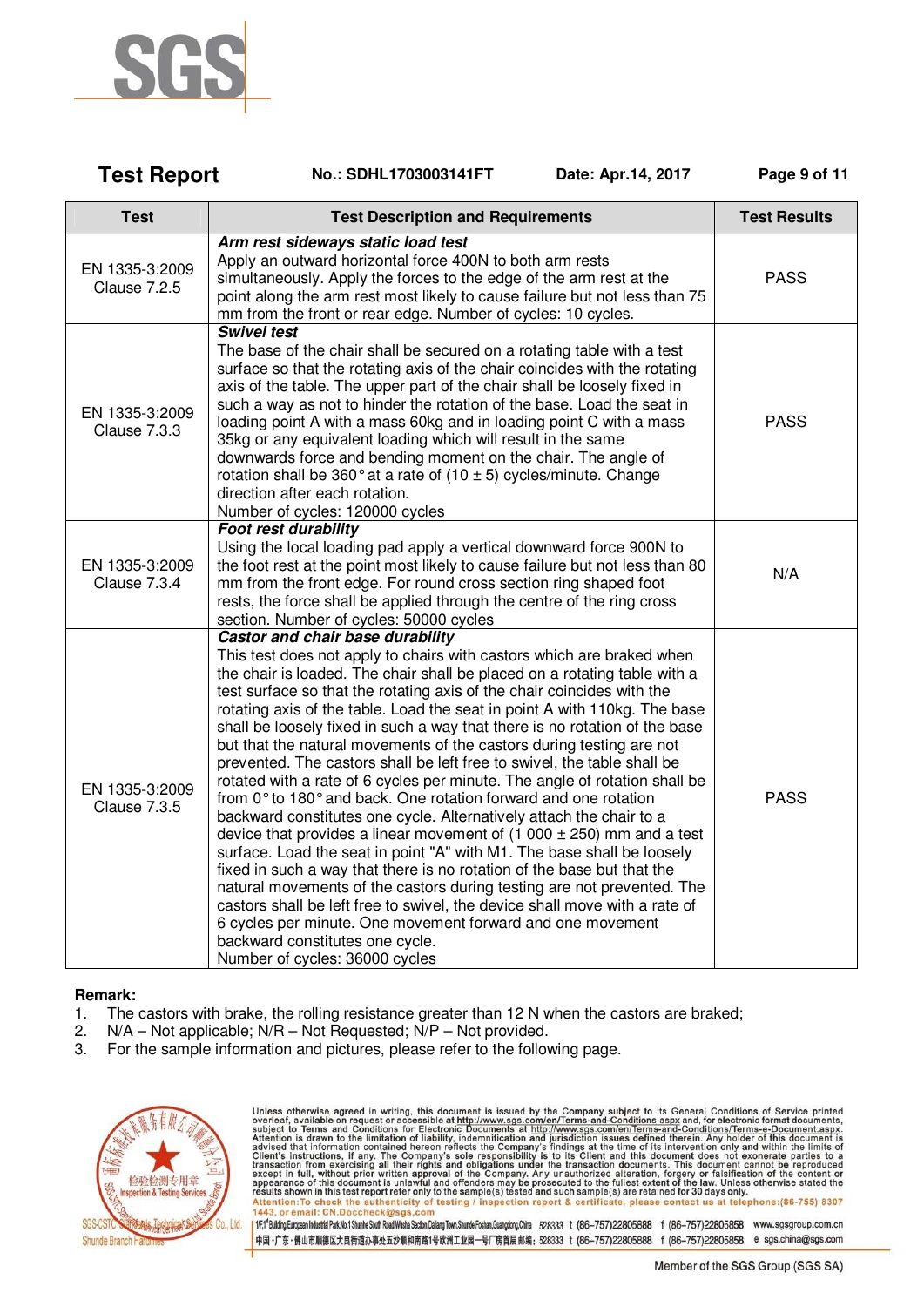

# **Test Report No.: SDHL1703003141FT Date: Apr.14, 2017 Page 10 of 11**

#### **SAMPLE INFORMATION AND PICTURES**

**Weight:** 27.95kg

**Overall Dimensions:** 782 mm L x 750 mm W x 1320 ~ 1385 mm H

**Other Dimensions:** Base radius: 350mm, base weight: 2.25 kg.

#### **Sample as Received**









Unless otherwise agreed in writing, this document is issued by the Company subject to its General Conditions of Service printed overleaf, available on request or accessible at http://www.sgs.com/en/Terms-and-Conditions.as

1Fif<sup>4</sup>Building.European Industrial Park, No.1 Shunhe South Road, Wusha Sedion,Dalang Town,Shunde,Foshan,Guangdong,China 528333 t (86-757)22805888 f (86-757)22805858 www.sgsgroup.com.cn 中国·广东·佛山市顺德区大良街道办事处五沙顺和南路1号欧洲工业园一号厂房首层 邮编: 528333 t (86-757)22805888 f (86-757)22805858 e sgs.china@sgs.com